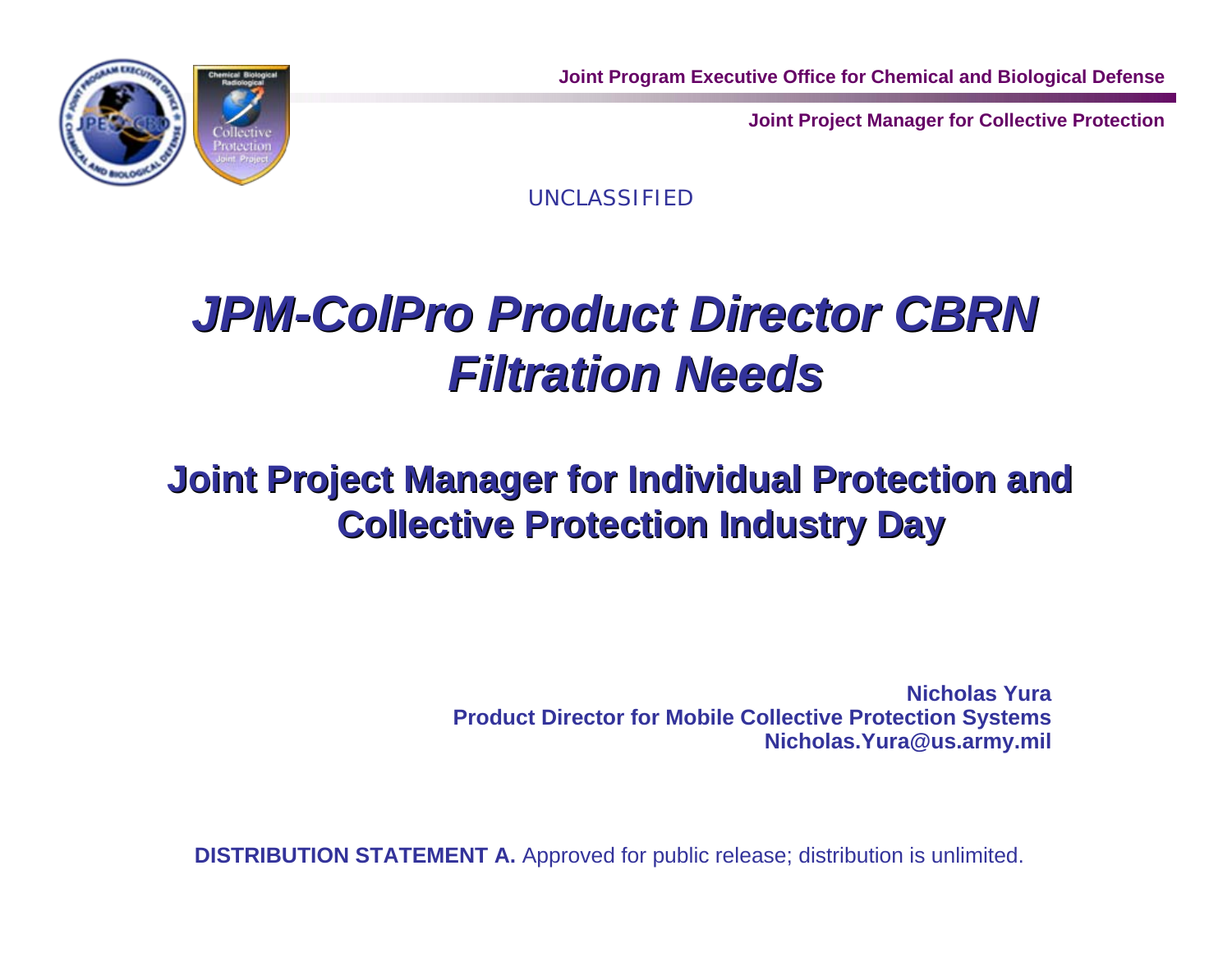

# **Agenda**

- Vision
- ColPro Basics
- PD Mission/Services
- CBRN Threat
- CBRN Purification Goals
- CBRN Purification Element Needs
- CBRN Purification System Needs
- Summary
- Contact Information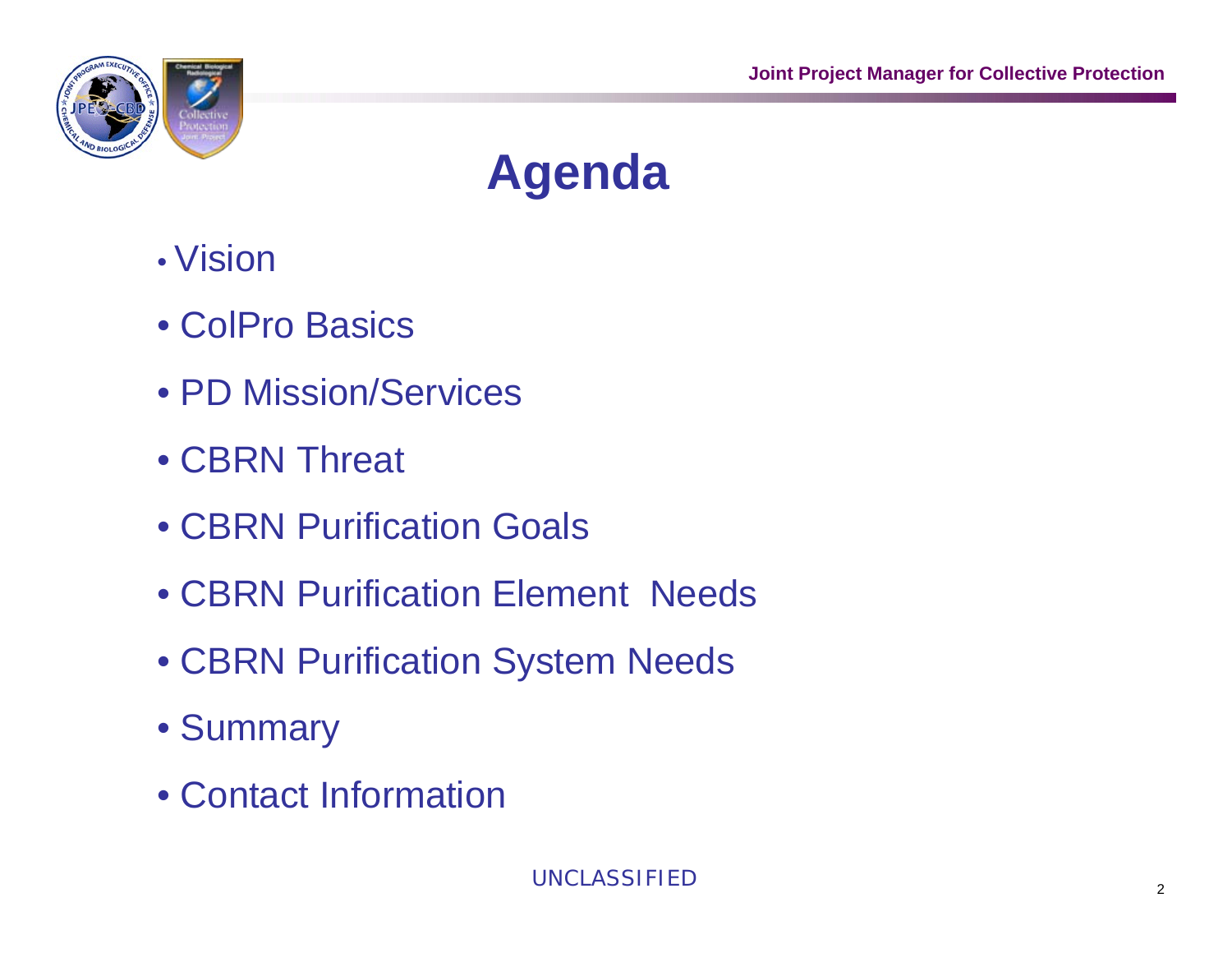

# **PRODUCT DIRECTORS VISION**

- Are the recognized "GO TO" source for ColPro expertise within DoD
- Provide "CUTTING EDGE" ColPro capabilities to all Users
- Establish relationships with industry to provide optimal ColPro capabilities to all Users
- Serve as the ColPro technology/integration "Honest Broker" for platform Program Managers
- Offer the optimum level of support while being flexible enough so as not to be a hindrance.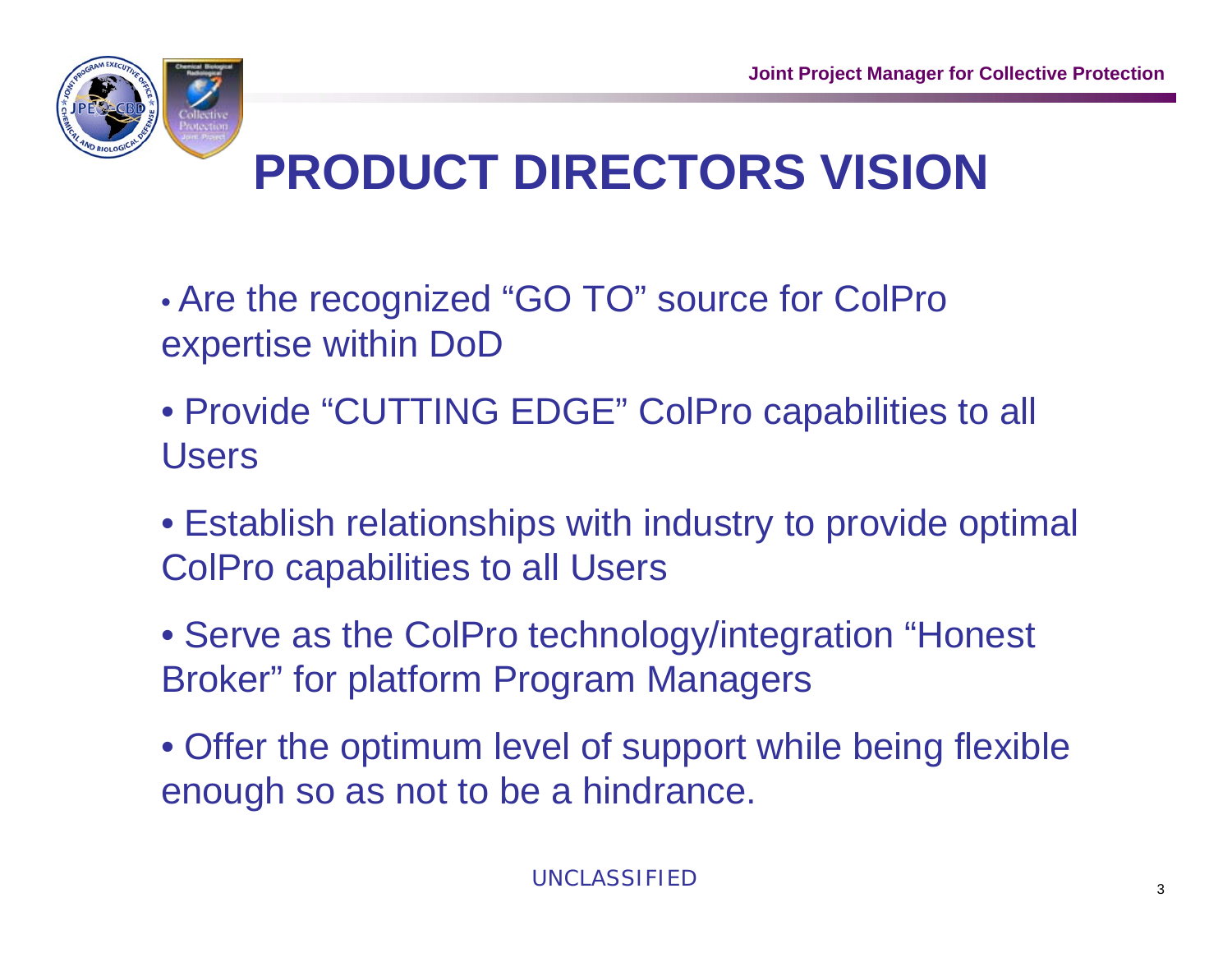

# **Why Collective Protection?**

**Hazardous environments can be created by conventional or asymmetric means --- ColPro:**

**UNCLASSIFIE** 

- **Provides safe operational areas that:**
	- **Affords shirt-sleeve environment**
	- **Prevents infiltration & the spread of contamination**
	- **Provides clean, breathable air**
	- **Reduces the need for decontamination**
- **Typically protects areas or zones such as:**
	- **Command and control**
	- **Medical care**
	- **Mission critical**
	- **Rest and relief**
	- **Weapon system control**

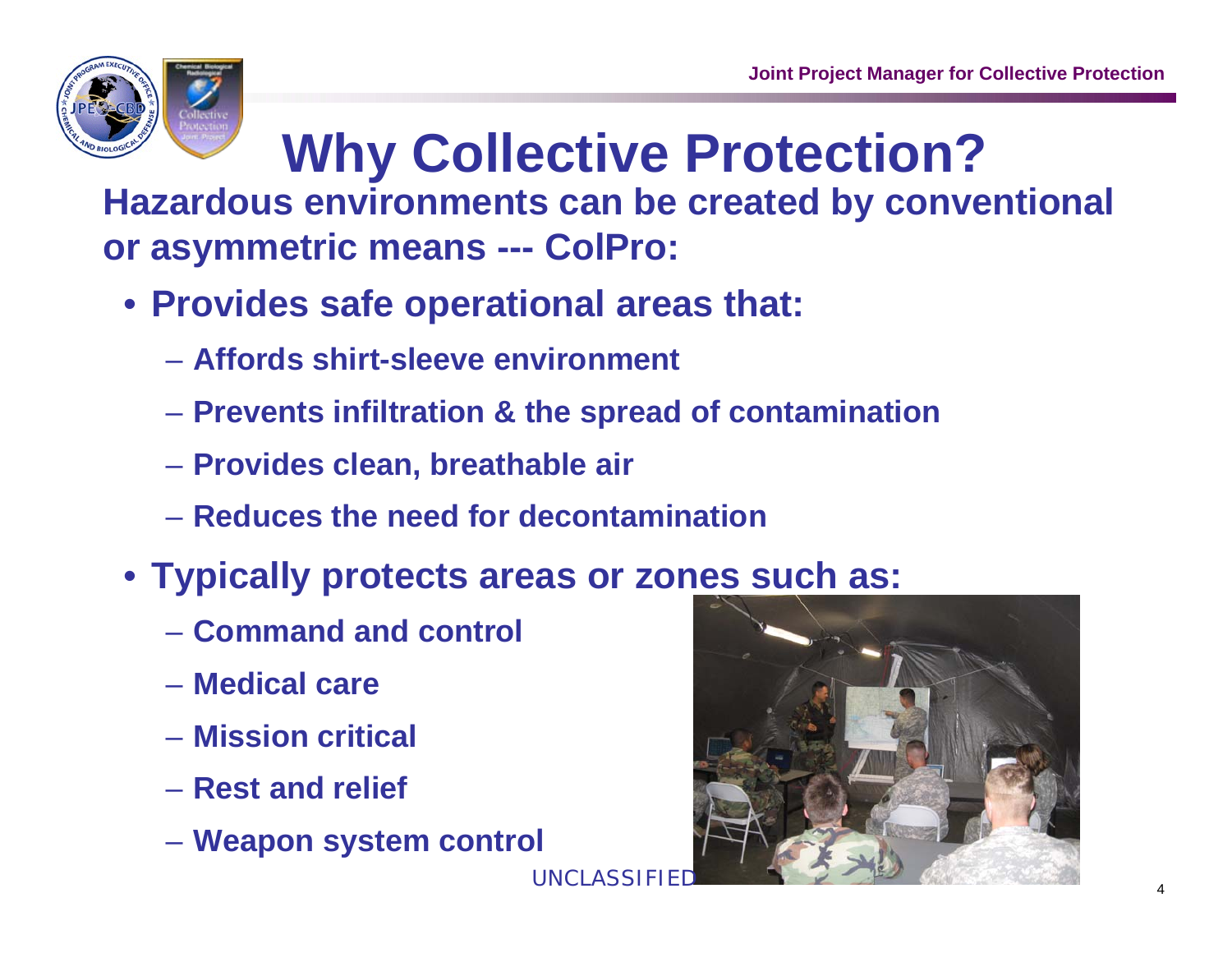

### **Collective Protection Basics**

- Where is Collective Protection typically required?
	- **Command/control areas**
	- **Medical areas**
	- **Rest/relief areas**
- Collective Protection Applications:
	- **Mobile**
		- <sup>9</sup>**Vehicles, ships, aircraft**
	- **Transportable**
		- <sup>9</sup>**Portable shelters, tents, containers**
	- **Fixed Site**

<sup>9</sup>**Buildings, permanent shelters or temporary shelters**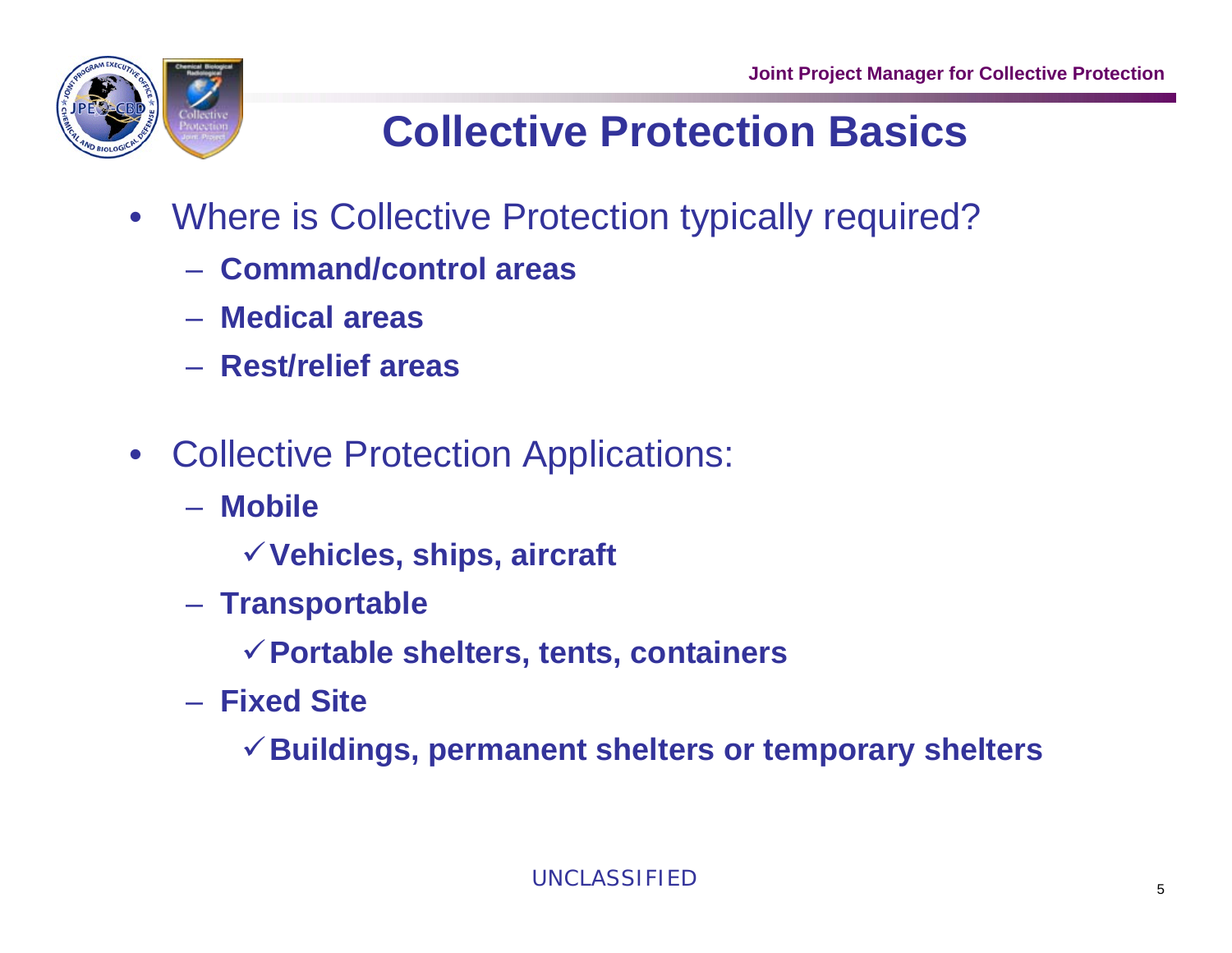

### **Collective Protection Systems**



**Self-contained Self-contained Transportable/Mobile Collective Transportable/Mobile Collective Protection System Protection System**



**Transportable Collective Transportable Collective Protection Systems Protection Systems** 



**Transportable Collective Protection Transportable Collective Protection Systems Systems**

**Shipboard Collective Protection**



**Fixed Site Collective Protection**



**Mobile Collective Protection**

#### UNCLASSIFIED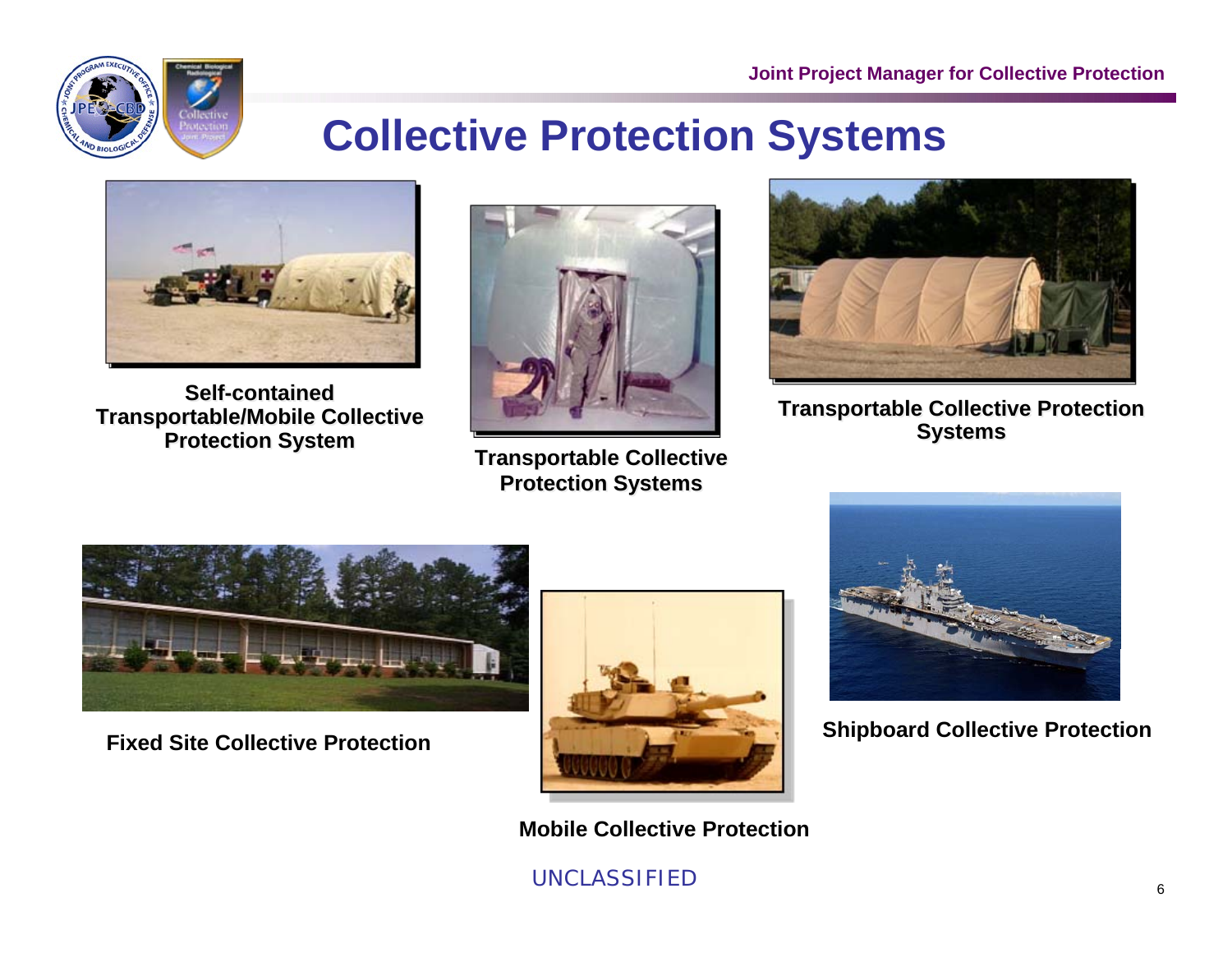

## **JPM-ColPro Product Directors**

### • Charter:

"Serve as the Joint Program Manager-Collective Protection's focal point for providing overall direction and guidance for research, design, development, testing, procurement, fielding and provide life cycle oversight for Collective Protection equipment and systems for platforms that provide contamination free areas to protect personnel and equipment against Chemical, Biological, Radiological, Toxic Industrial Material threats."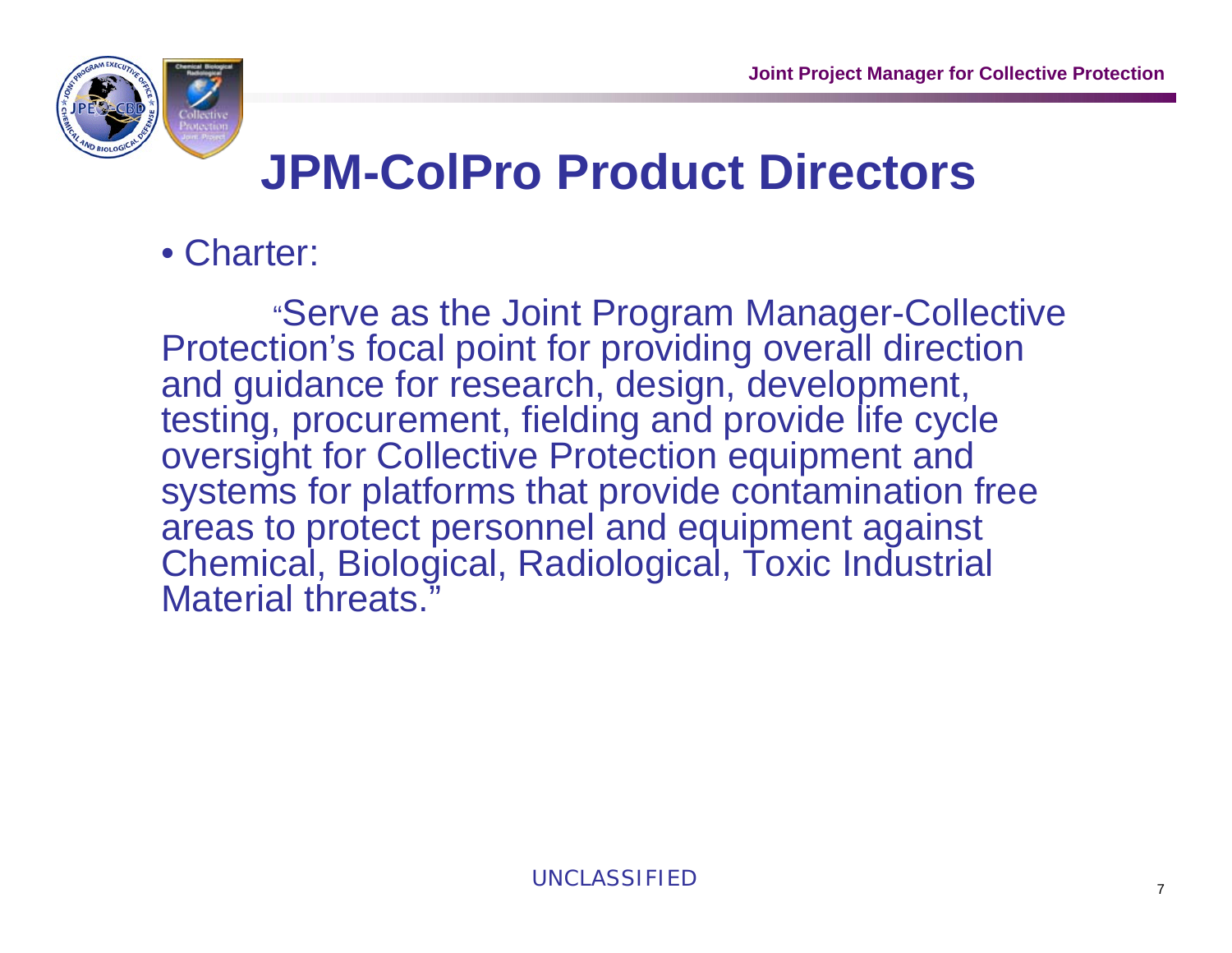

## **PD Services**

#### •**Examples:**

- **Input to requirements documents**
- **Execution of ColPro technology tradeoff studies**
- **Preparation of contractual document input**
- **Preparation of test plans**
- **Preparation of technical /training manuals**
- **Serve as contract ColPro area technical monitors**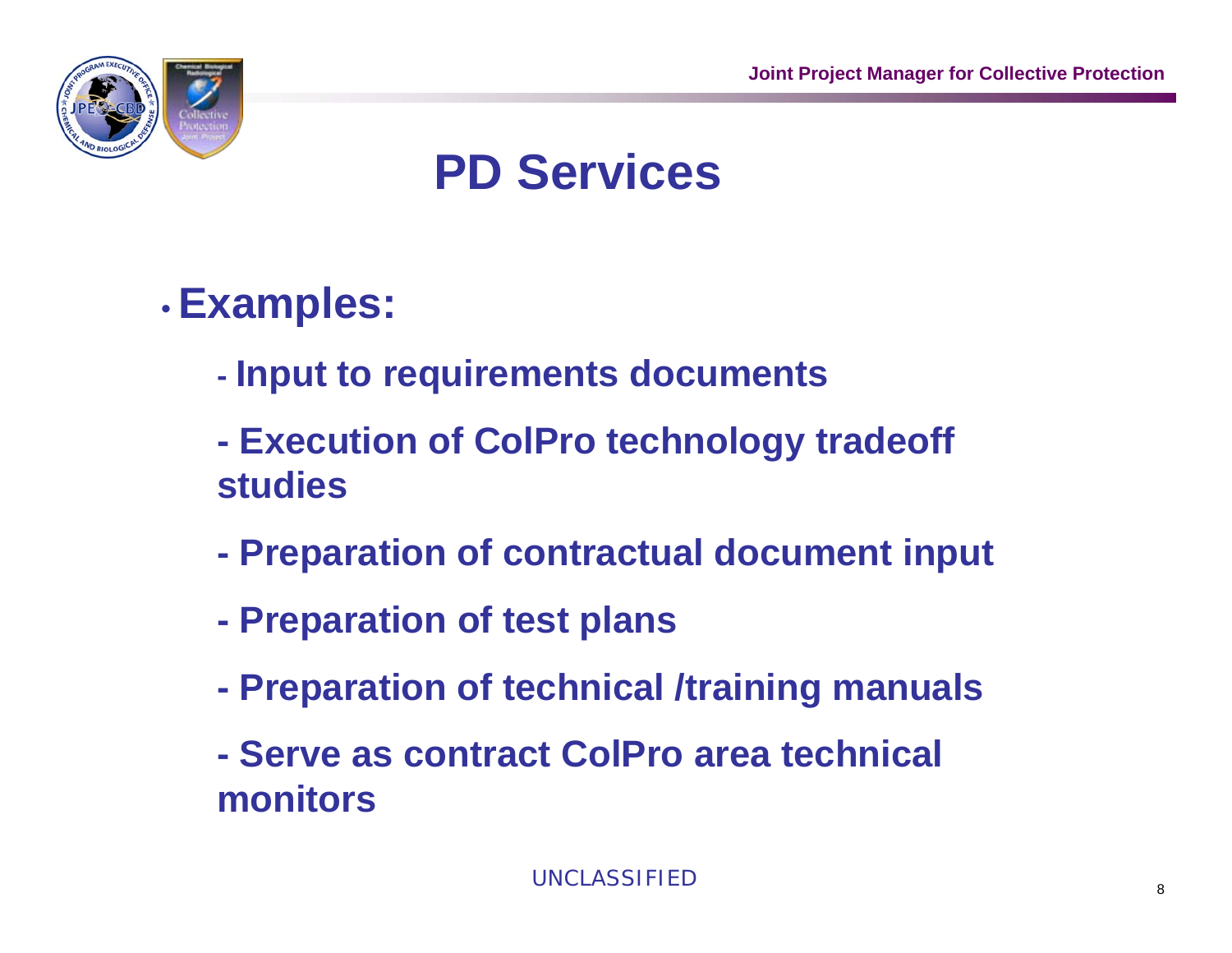

### **Product Director – Fixed CPS**  *Product Director – Mr.Walt Dzula, NSWC Z23*

### **FCPS Program Support**

- **Department of Homeland Security**
- **Department of State**
- **JPM-Guardian: On-Demand ColPro System**
- **Major Commands**
- **MILCON**



#### *Protection for critical facilities and/or discrete critical areas within facilities*UNCLASSIFIED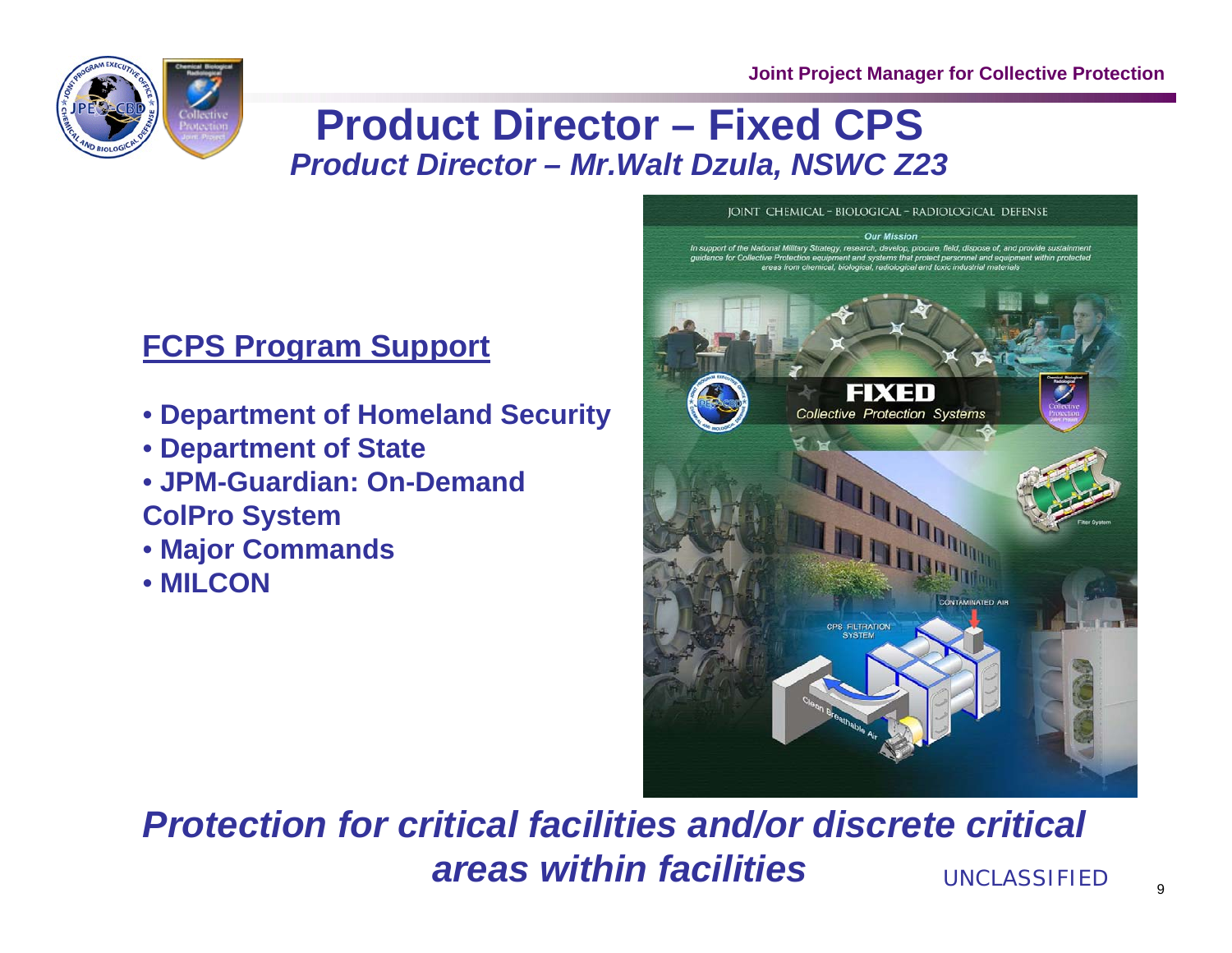

### **Product Director – Mobile CPS**  *Product Director – Mr. Nick Yura, RDECOM*

#### **MCPS Program Support**

- **Airborne Mobile Platforms**
- **Analytical Laboratory System**
- **Expeditionary Fighting Vehicle**
- **Future Combat Systems**
- **Joint Light Tactical Vehicle**
- **Light Armored Vehicle**
- **M1 Abrams Main Battle Tank**
- **M2/M3 Bradley Fighting Vehicles**
- **Medium Mine Protected Vehicle**
- **Mine Resistant Ambush Protected**
- **Unmanned Aerial Vehicle**



IOINT CHEMICAL - BIOLOGICAL - RADIOLOGICAL DEFENSE

Terminal High Altitude Area Defense Weapon System (THAAD)

#### *Protection for capital assets such as tracked and wheeled vehicles*UNCLASSIFIED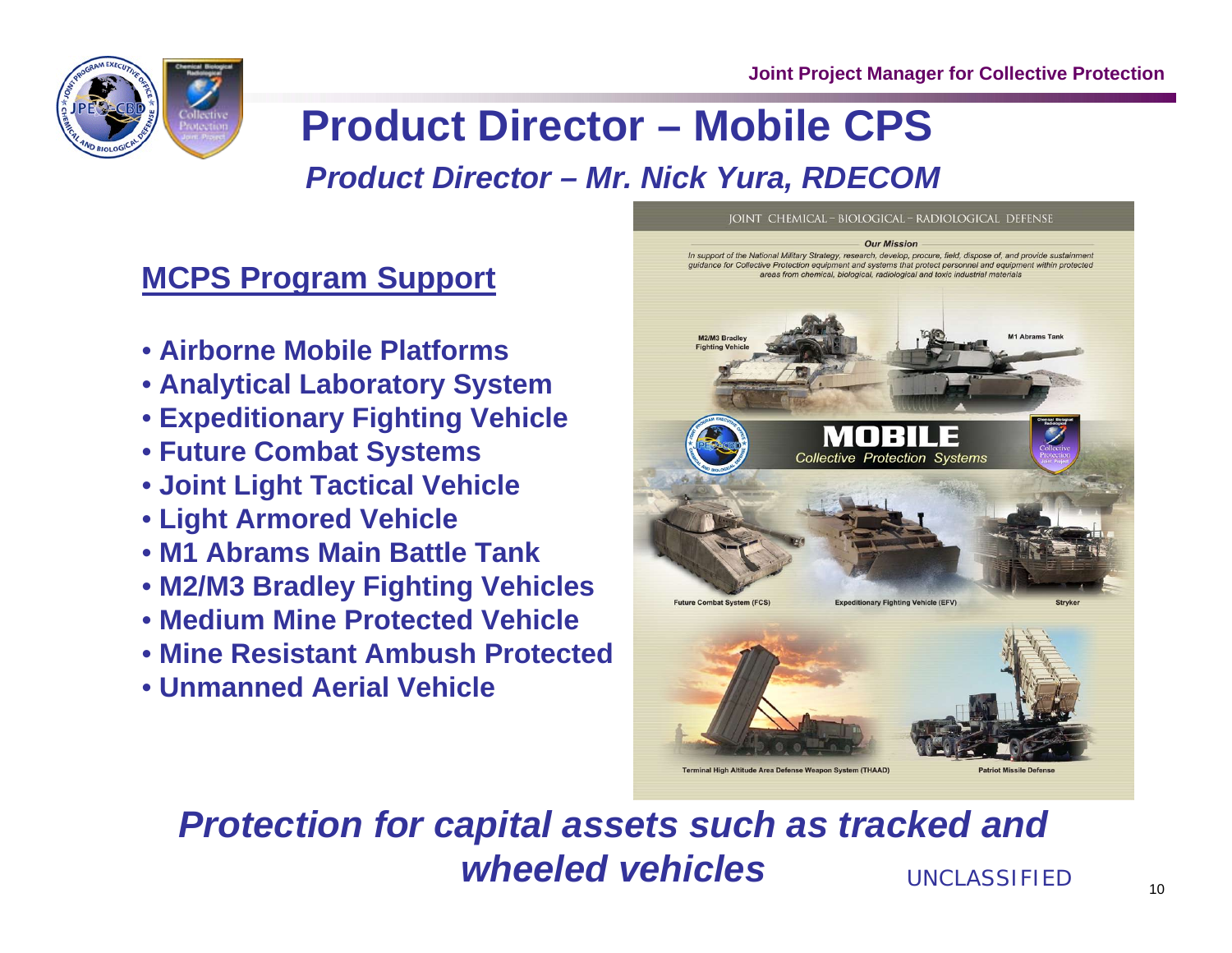

### **Product Director – Shipboard CPS**  *Product Director – Mr. Chip Warder, NSWC Z23*

### **SCPS Program Support**

- **Amphibious Assault Ship Replacement**
- **Amphibious Transport Dock**
- **Guided Missile Destroyer/Cruiser**
- **Joint Maritime Assault Connector**
- **Littoral Combat Ship**



#### *Protection for capital ships such as destroyers and the amphibious fleet* UNCLASSIFIED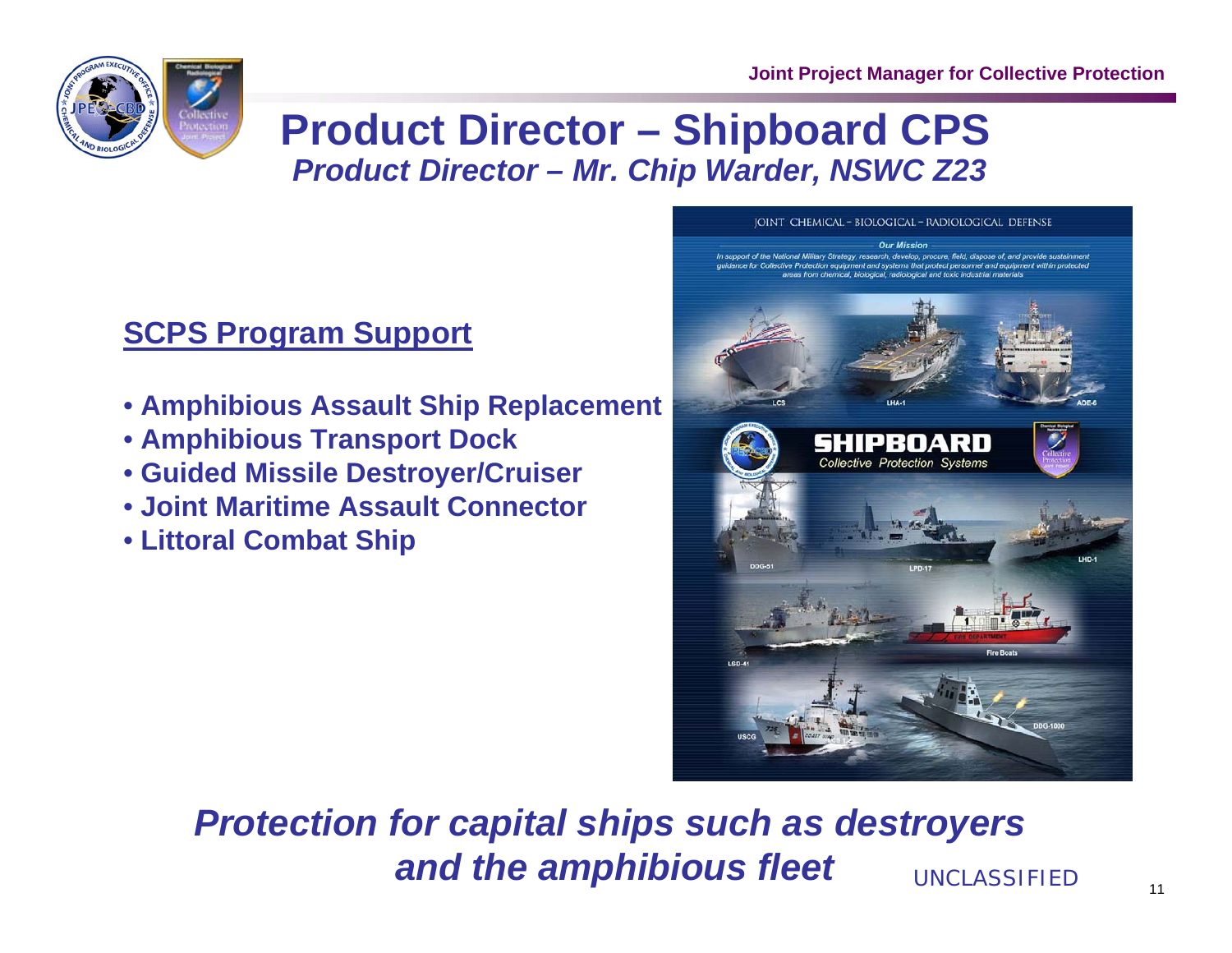

### **Product Director – Transportable CPS**  *Product Director – Mr. Steve Beaudoin, NSRDEC*

### **TCPS Program Support**

- **Ballistic Missile Defense**
- **Combat Support Hospital Modernization**
- **Defense Threat Reduction Agency**
- **Force Provider**



UNCLASSIFIED

*Protection for assets such as field hospitals, tactical command posts, soft and hard shelters*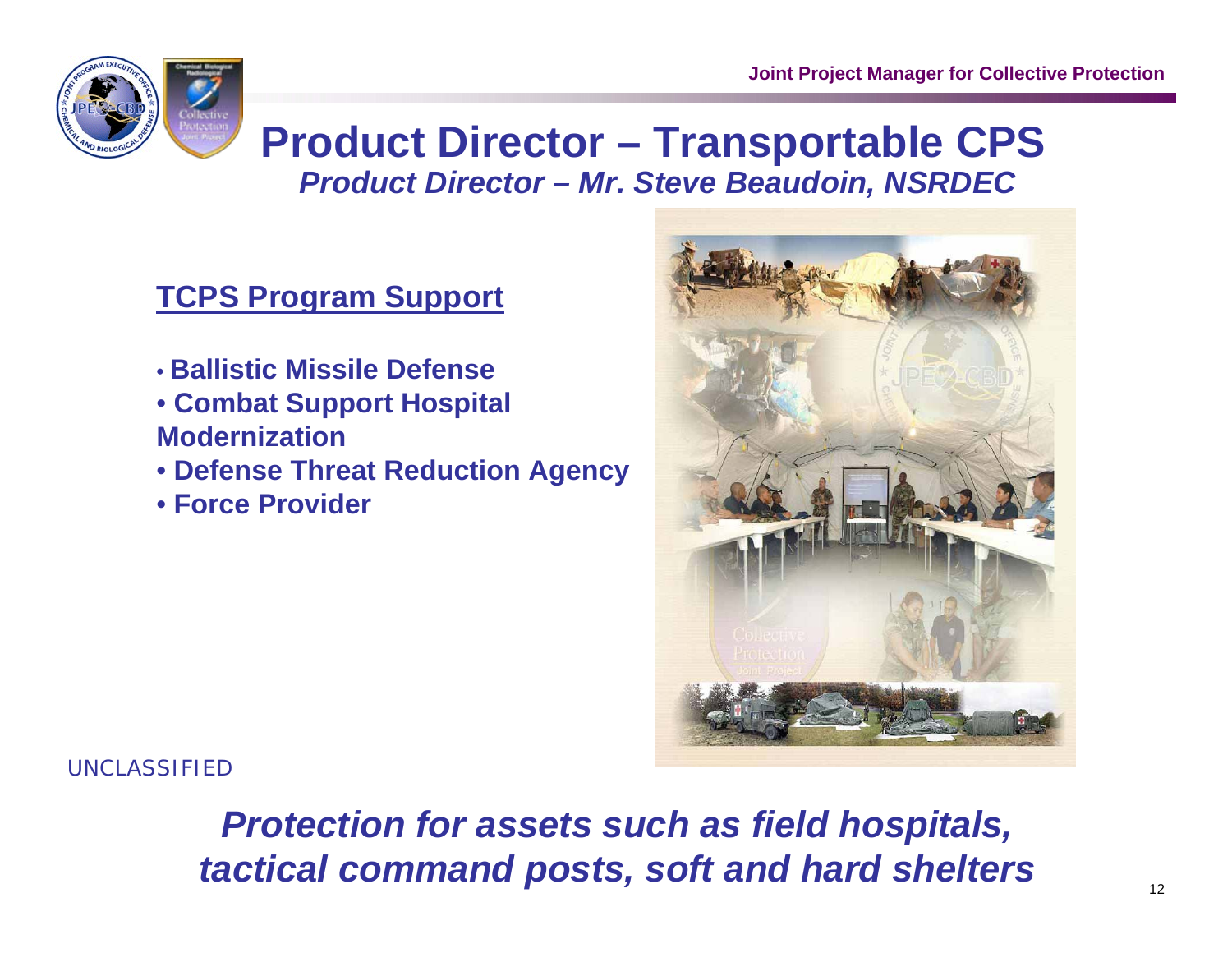

## **CBRN Purification Threats**

- **Employment Forms**
	- **Vapors, aerosols, and particulates.**
- **Chemical**
	- **Classical Chemical Warfare agents**
	- **Future agents**
	- **Toxic Industrial Materials/Toxic Industrial Chemicals**
- **Biological** 
	- **Bacteria, spores, toxins**
- **Radiological**
	- **Radioactive fallout**
	- **- Dirty Bombs**

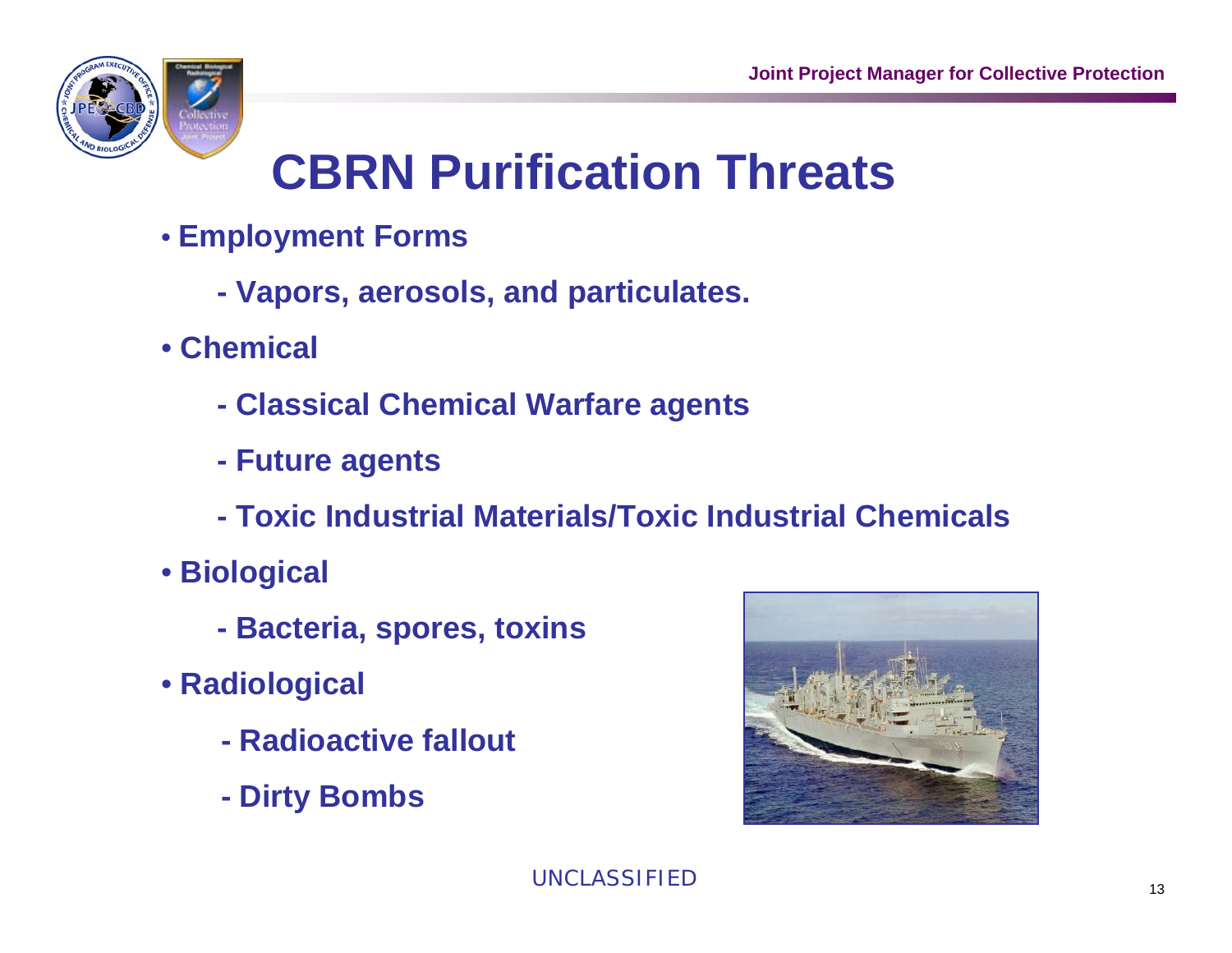

## **Single Pass Filtration**

- Consists of a combination of high efficiency particulate air (HEPA) filter and a chemically treated carbon adsorbent.
	- $\checkmark$  A HEPA removes liquid droplets, aerosols, and solid particulate to an efficiency of 99.97% @ 0.3 microns
	- $\checkmark$  Chromium-free activated carbon, impregnated with Copper, Silver, Zinc, Molybdenum, and Triethlyenediamine (ASZM-TEDA) removes nerve and mustard agents by adsorption alone and blood agent removal is aided by a reaction with chemicals impregnated on the carbon.
- **Capabilities** 
	- $\checkmark$  Simple, low cost system, currently fielded
	- $\checkmark$  Protects against classical CBRN agents and some TICs/TIMs
	- $\checkmark$  Requires filter change out based on estimated usage

#### **M48 Gas Particulate Filter**



**M98 Gas Particulate Filter Set**

UNCLASSIFIED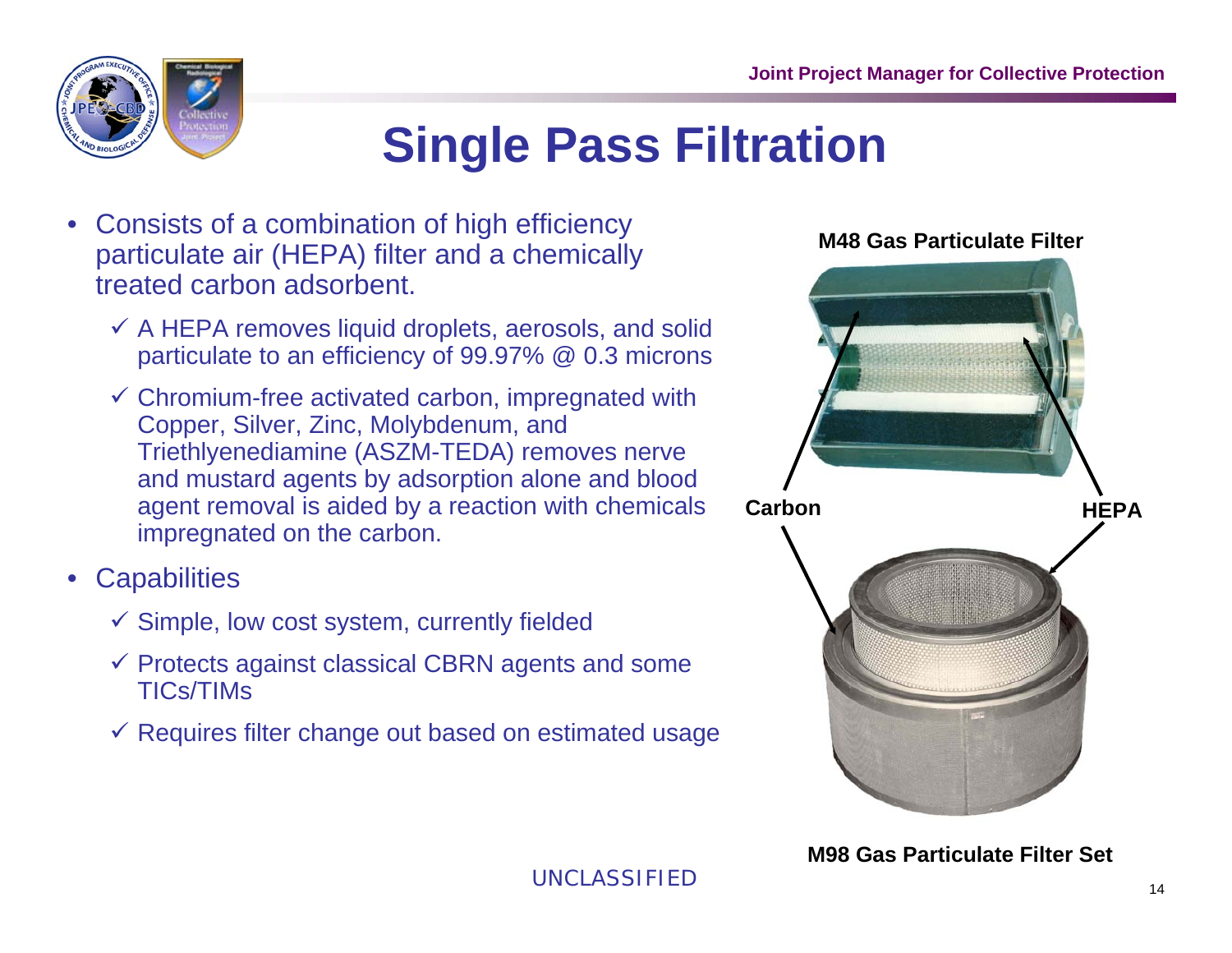

## **Air Purification Goals**

- Effective against all current and future postulated toxic materials
- Minimal impact to platforms
- Reconfigurable and modular for multitude of platforms
- No/Minimal logistical/maintenance burden

### **System is TRANSPARENT to the User/PROTECTION is Apparent**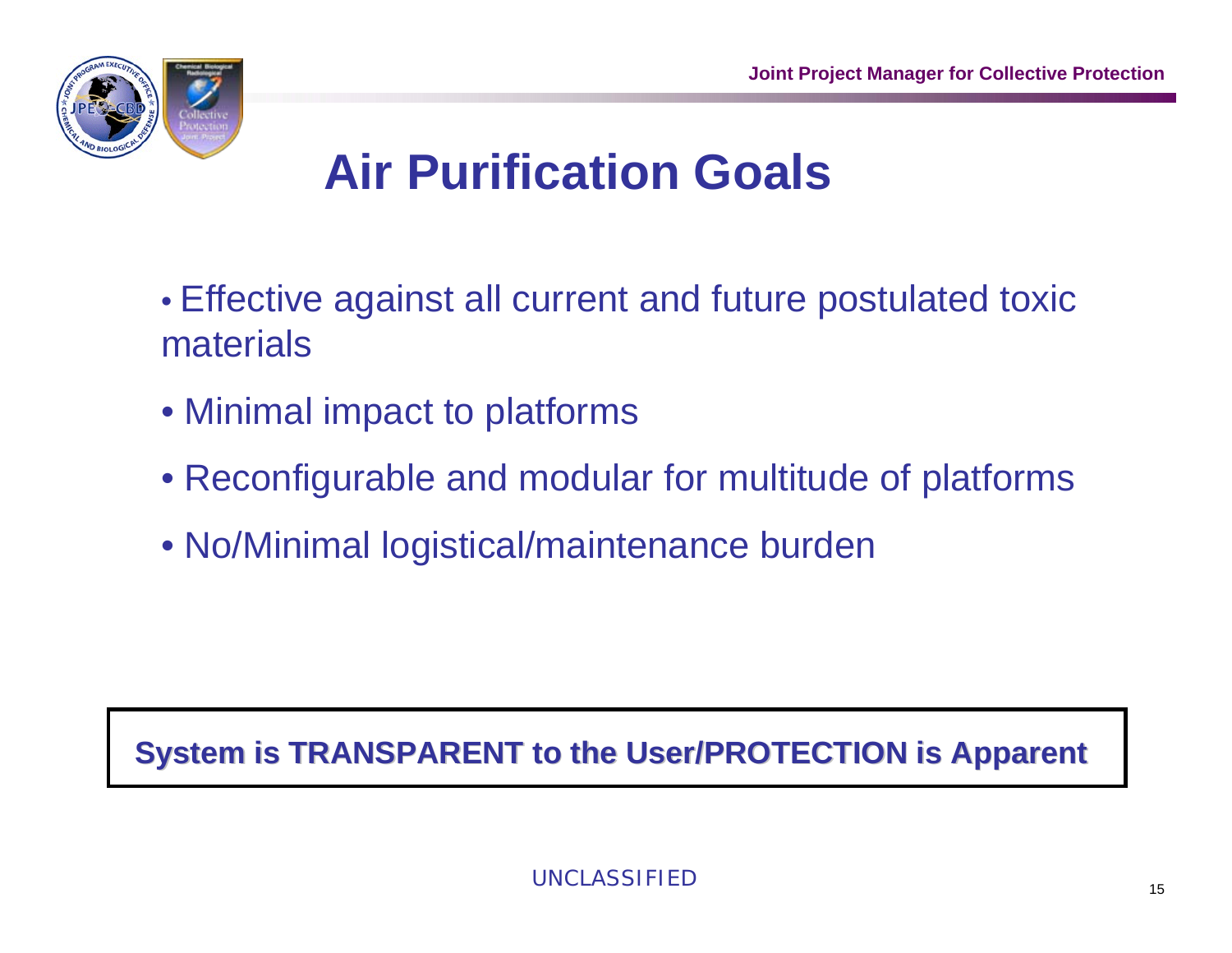

## **PD CBRN Purification Needs**

- CBRN Threats
- Integration Needs
- Residual Life Indicator



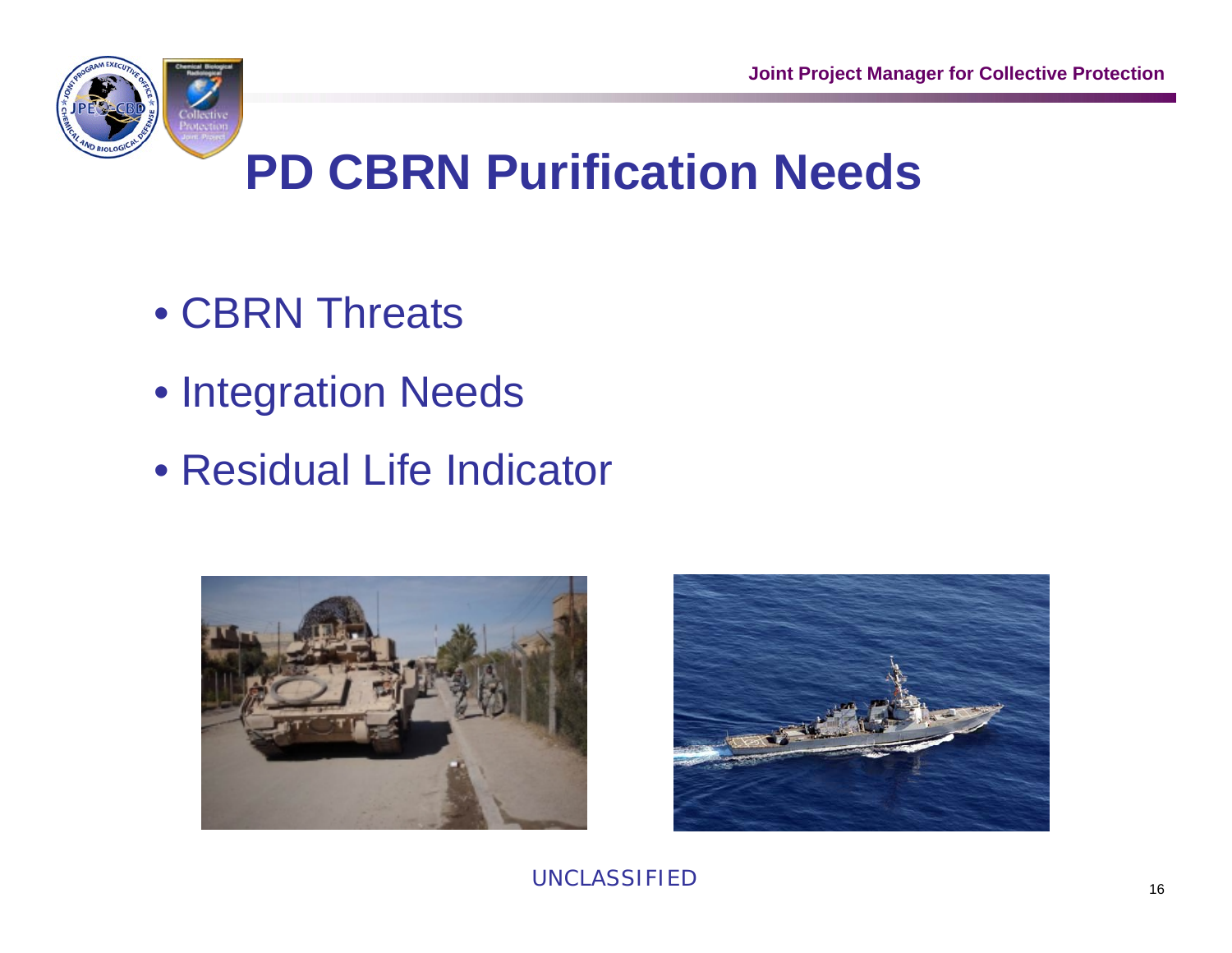

## **CBRN Threat Needs**

- Purification/Filtration elements with lower pressure drop
- Increased capability against current and evolving CBRN threats to include
	- TICs/TIMs
	- Future agents
- Reduced filter/removal element changeout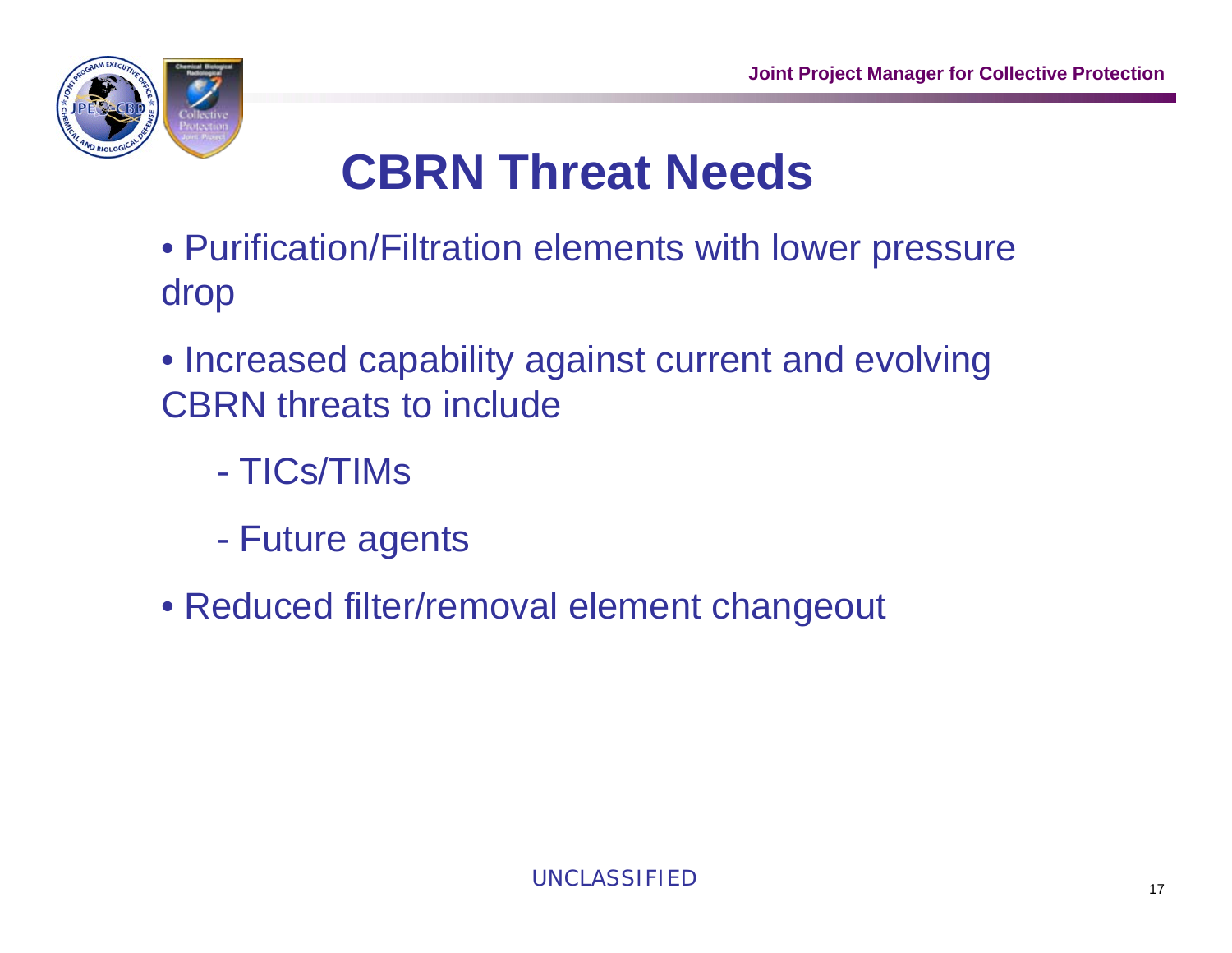

## **Integration Needs**

- Designed for Modularity, Component Flexibility, and **Tradability** 
	- Diverse range of applications.
	- No one size fits all
	- Resource Availability is Variable
- Integratable into standard Air Handling Units
- Reduced Size
- Decreased Weight
- Lower cost/easier to manufacture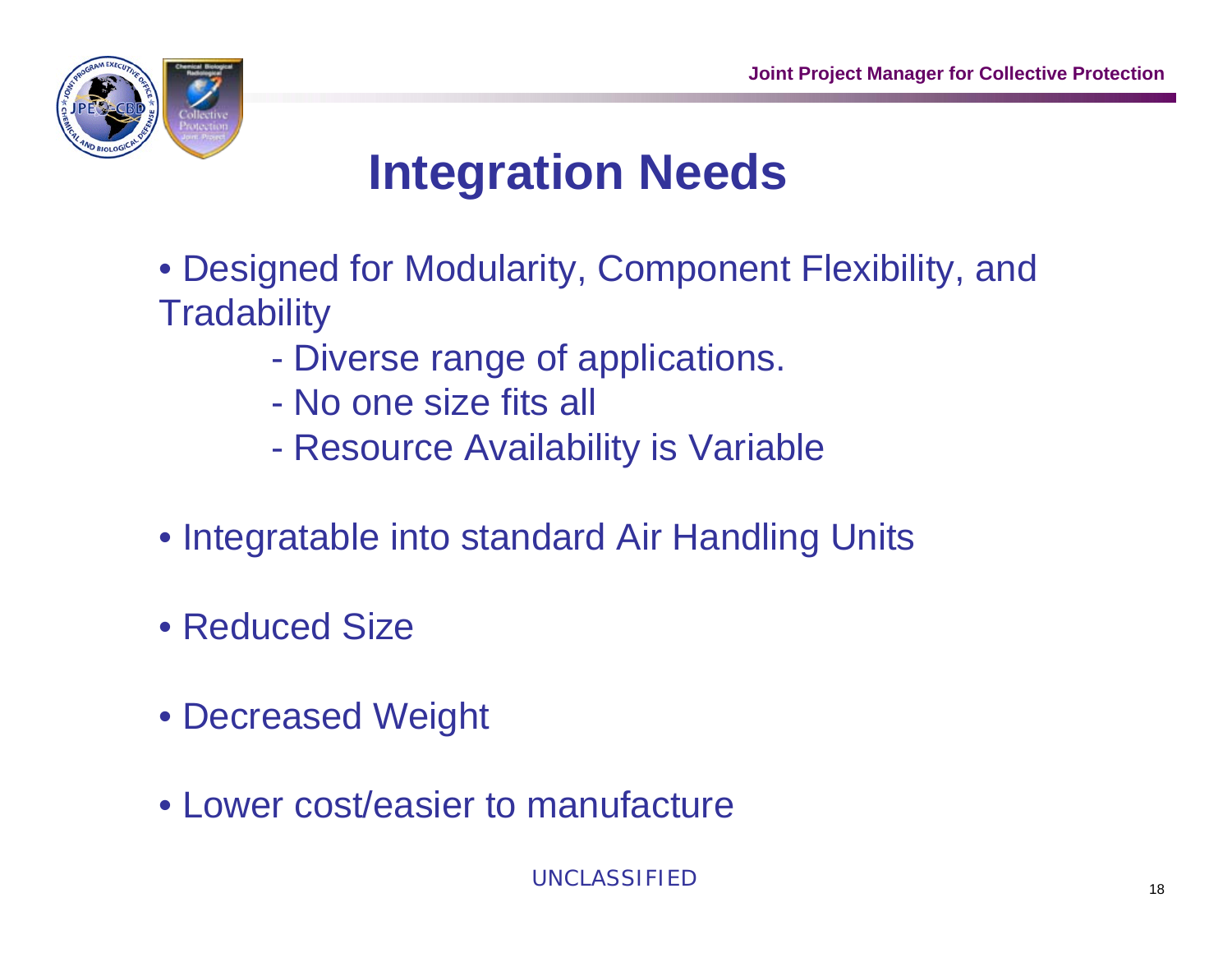

### **Residual Life Indicator Needs**

- Failsafe (No false alarms)
- Minimal resources required
- Signal easy to observe
- Inexpensive
- Easy to integrate into all filters
- Effective for all agents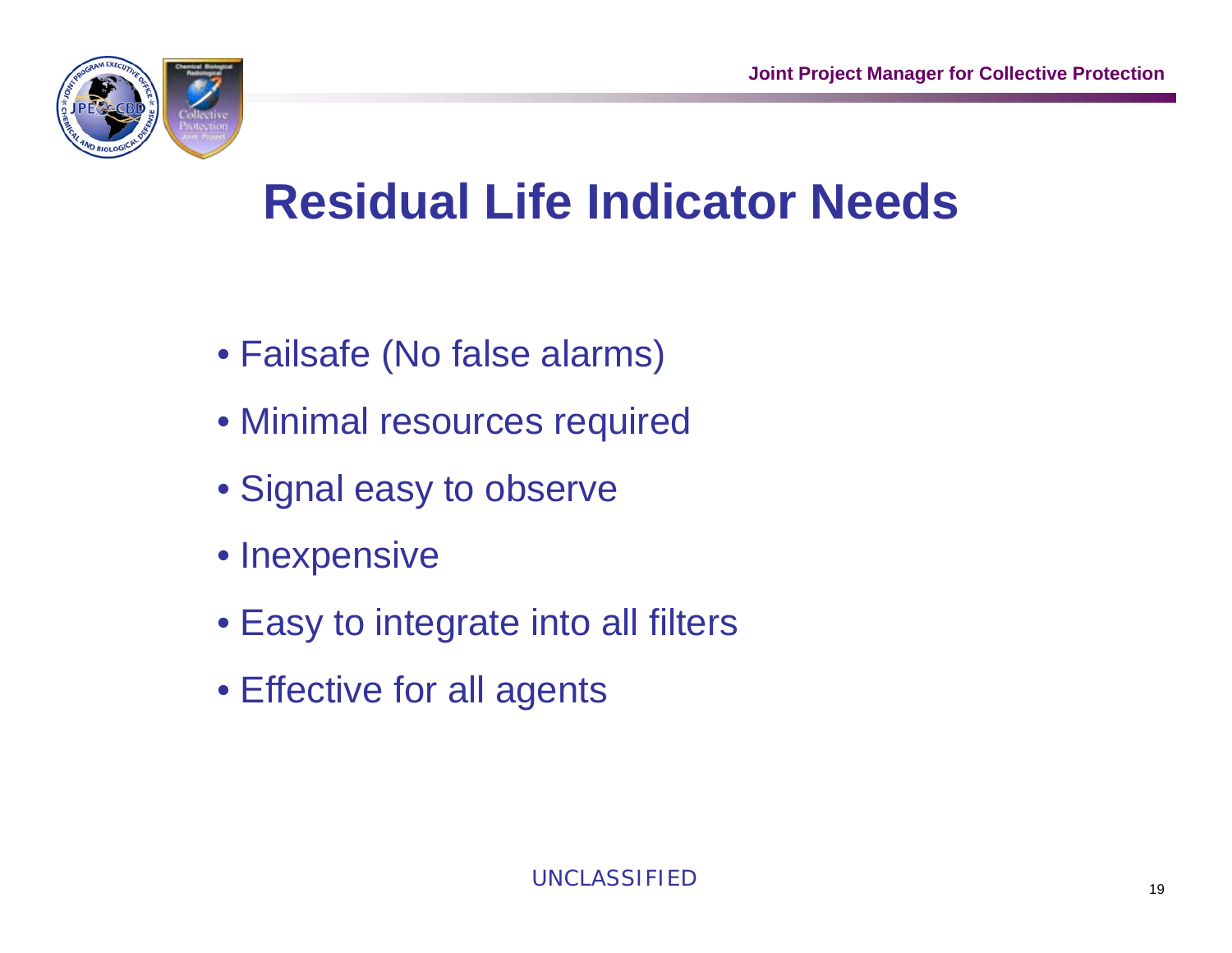

## **PD CBRN Purification System Needs**

- **Lightweight**
- **Easy to integrate**
- **Minimal maintenance**
- **Inherent to the host platform**
- **Reduced power**
- **Inexpensive**
- **Variable Speed Motor Blowers**



- **Qualified for entire range of PD platforms operational environments**
- **Adaptable to wide range of platforms**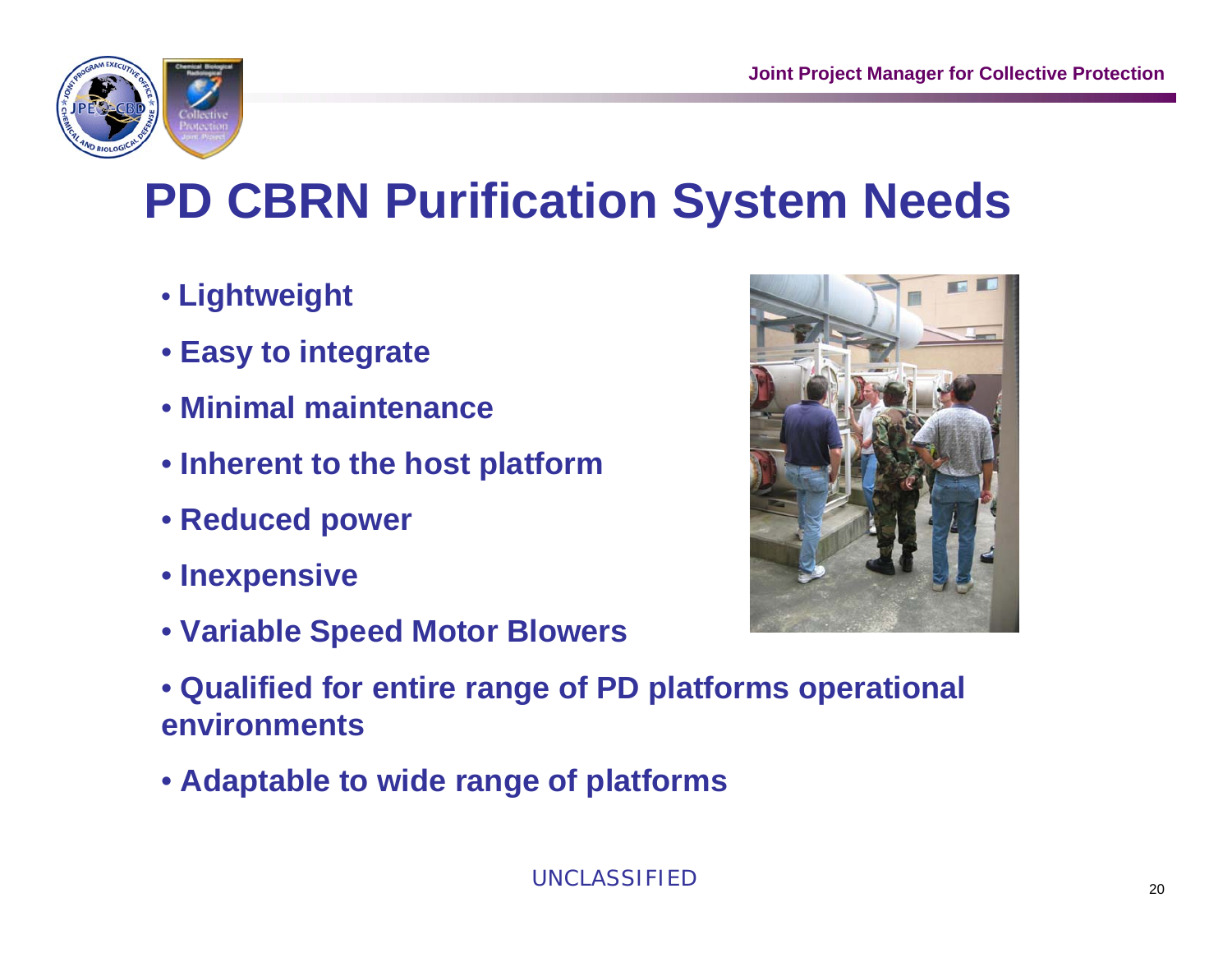

## **SUMMARY**

- PDs being established as "go to" ColPro source for platforms, for ALL phases of development and sustainment
- Wide diversity of platforms needing ColPro
- Need for CBRN Purification elements with:
	- Increased capabilities
	- Minimal impact to applications
	- Reduced logistical burden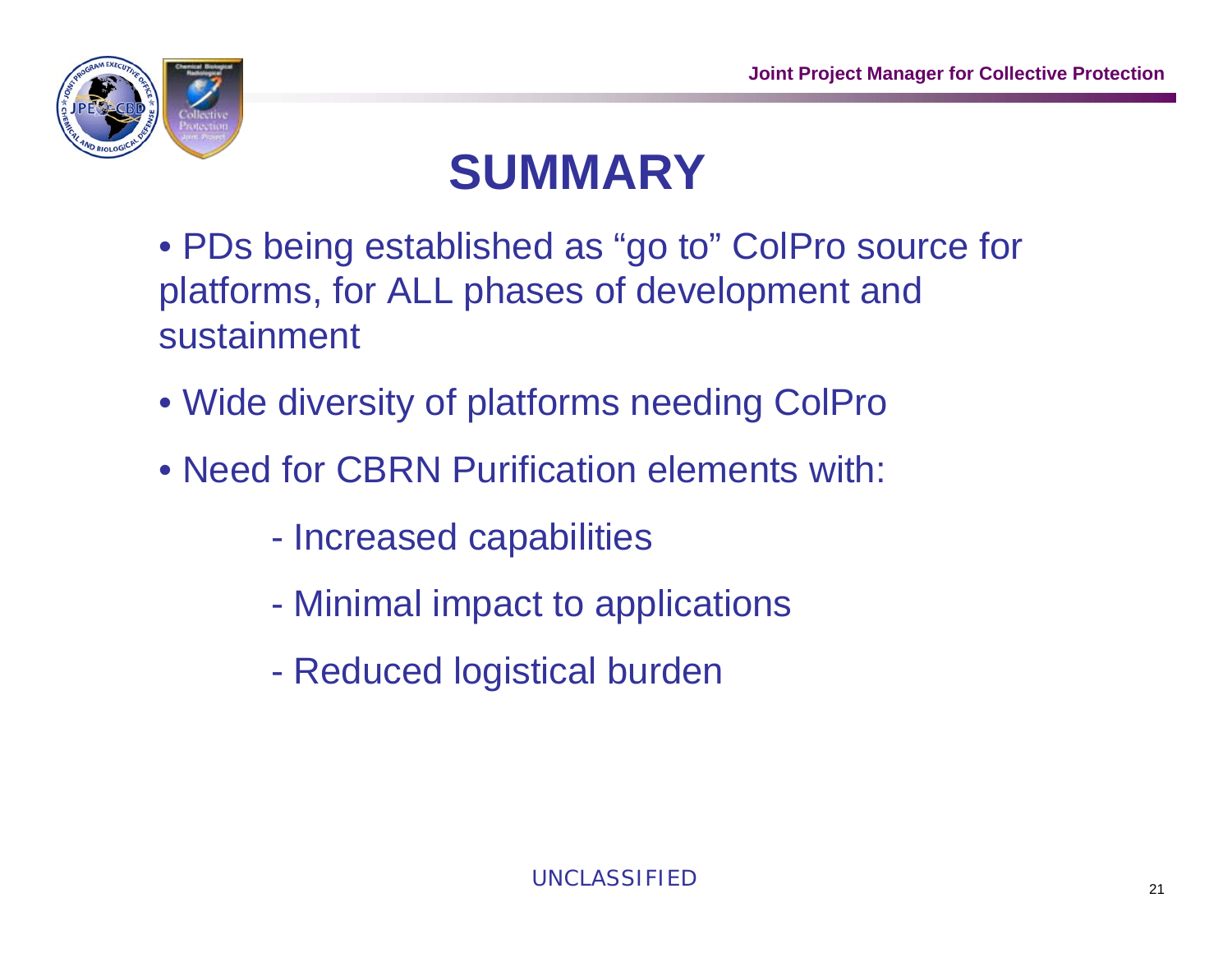

### **OUR CUSTOMERS**









UNCLASSIFIED